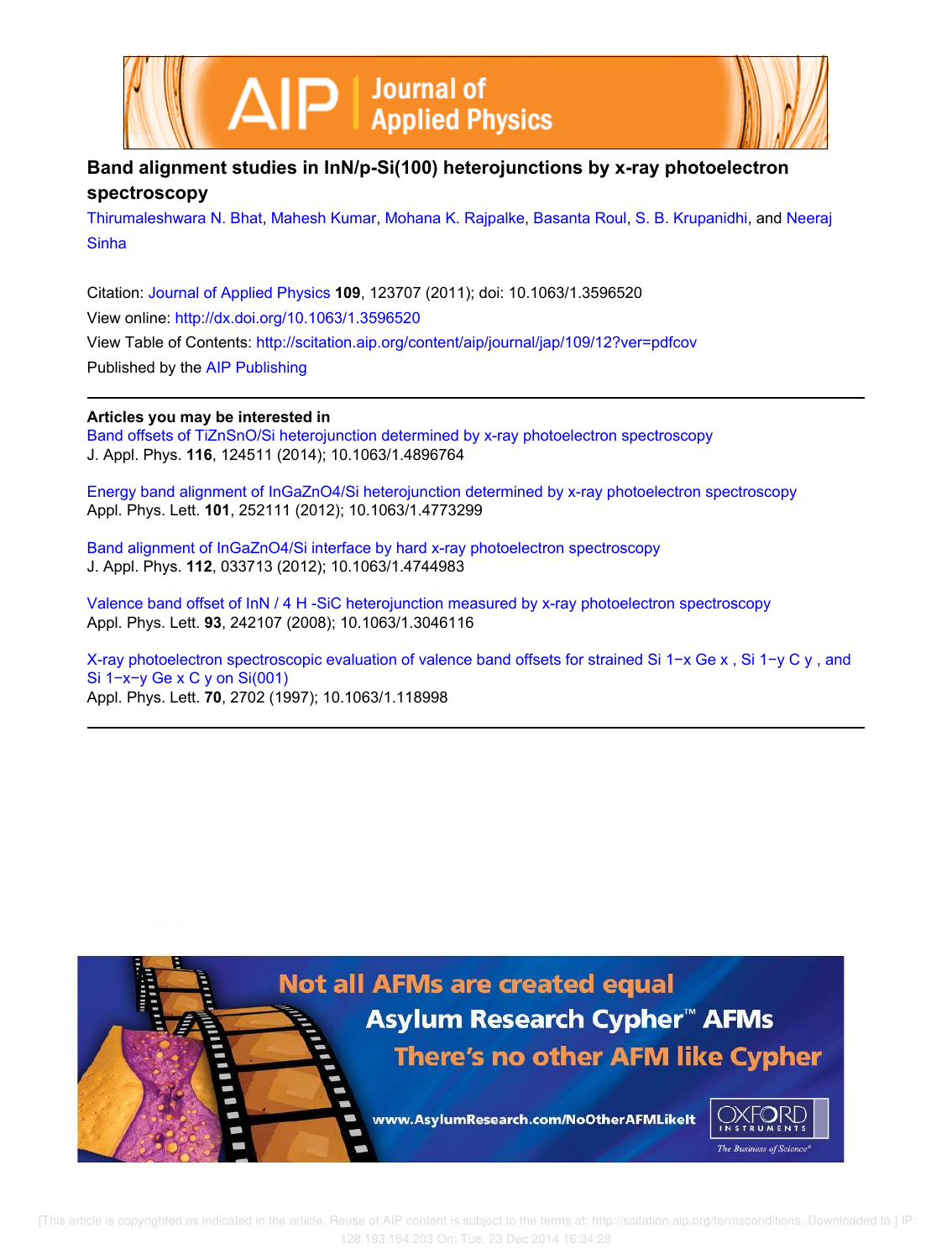# Band alignment studies in InN/p-Si(100) heterojunctions by x-ray photoelectron spectroscopy

Thirumaleshwara N. Bhat,<sup>1</sup> Mahesh Kumar,<sup>1,2</sup> Mohana K. Rajpalke,<sup>1</sup> Basanta Roul,<sup>1,2</sup> S. B. Krupanidhi,<sup>1,a)</sup> and Neeraj Sinha<sup>3</sup>

 $1$ Materials Research Centre, Indian Institute of Science, Bangalore 560012, India  $^{2}$ Central Research Laboratory, Bharat Electronics, Bangalore 560013, India  $^3$ Office of Principal Scientific Advisor, Government of India, New Delhi 110011, India

(Received 2 March 2011; accepted 26 April 2011; published online 21 June 2011)

The band offsets in InN/p-Si heterojunctions are determined by high resolution x-ray photoemission spectroscopy. The valence band of InN is found to be 1.39 eV below that of Si. Given the bandgap of 0.7 eV for InN, a type-III heterojunction with a conduction band offset of 1.81 eV was found. Agreement between the simulated and experimental data obtained from the heterojunction spectra was found to be excellent, establishing that the method of determination was accurate. The charge neutrality level (CNL) model provided a reasonable description of the band alignment of the InN/p-Si interface and a change in the interface dipole by 0.06 eV was observed for InN/p-Si interface.  $\odot$  2011 American Institute of Physics. [doi:10.1063/1.3596520]

## INTRODUCTION

Indium nitride (InN) has attracted extensive studies for its distinctive characteristics, such as small effective mass,<sup>1</sup> large electron drift velocities, $<sup>2</sup>$  surface electron accumulation</sup> layer, $3$  and its controversial band gap. $4,5$  These unique properties prompted serious scientific questing for wide possibilities in device applications,<sup>6</sup> for example, in high speed high frequency electronics,<sup>7</sup> electron emitters, detectors,<sup>8</sup> solar cells,<sup>9</sup> etc. From the perspective of the devices, the Si substrates offer several advantages such as ease of cleaving, availability of conducting substrates in large size wafers at very low cost, and suitability in device processing, the growth of InN on Si substrates is of significant academic and commercial interest. Recently several studies have been reported on the growth of InN epilayers and nanostructures on Si  $(111)$  substrates.<sup>10,11</sup>

The band alignment at the interface of the semiconductor heterostructures is an important part of electronic and optoelectronic devices because it governs efficient carrier transfer across the heterostructure. However, to date there is a lack of experimental reports on the interface band alignment parameters of the InN/p-Si heterojunction system. Recently our report<sup>12</sup> on the n-InN nanodot/p-Si heterostructures established the band offset values by capacitance- voltage measurements. However, no systematic study has been found on the determination of valence band and conduction band offsets of an InN/p-Si heterojunction with well accepted InN bandgap value of 0.65–0.8 eV by using x-ray photoelectron spectroscopy (XPS). We have used the method of charge neutrality levels (CNLs) to cross check the band offset values $13,14$  which gave a reasonably good agreement with the experimental determinations.

### EXPERIMENTAL

The InN thin films were grown on  $p-Si(100)$  substrates by nitrogen plasma assisted molecular beam epitaxy system (PAMBE). The general set of growth conditions including the beam equivalent pressure (BEP) of indium, substrate temperature, nitrogen flow rate, and RF-plasma power, were kept at  $3 \times 10^{-7}$  mbar, 410 °C, 0.5 sccm, and 350 W respectively. The duration of growth was 5 min for  $\sim$ 8 nm thick InN film. An InN film of thickness  $\sim$ 200 nm was also grown and the duration of growth was 2 h. To avoid the unintentional nitridation of the Si substrate, which results in a  $Si_xN_y$ layer, an ultrathin layer ( $\sim$ 5 ML) of indium was deposited prior to the InN growth. It is known that the InN surface is susceptible to oxidation after exposure to air. To reduce the contamination effect, all the samples were subjected to a surface cleaning procedure by  $Ar+$  bombardment in a vacuum chamber attached to the XPS instrument and reduced by a thickness of 3–4 nm, estimated by the sputtering time. The band offsets of the InN/p-Si heterojunction were estimated by the results of XPS, obtained for the conditions of a 200 nm InN film, cleaned Si substrate (using hydrofluoric acid (HF)) and 4 nm thin InN/p-Si heterojunction.

### RESULTS AND DISCUSSION

The VBO (valence band offset) ( $\Delta Ev$ ) value can be evaluated by the energy difference between the In and Si corelevels (CLs) ( $\Delta E$ cl) acquired from the InN/p-Si heterojunction sample and the CL energies of the respective valence band maximum  $(E_{VBM})$  from the InN epilayer and Si substrates. All the CL spectra were fitted to Voigt (mixed Gaussian-Lorentzian) line shape by employing a Shirley background. The relation between  $\Delta Ev$  and photoelectron spectroscopy measurement results is given by,

<sup>a)</sup>Author to whom correspondence should be addressed. Electronic mail: 
$$
\Delta E\nu = \Delta E\text{cl} + (E_{\text{VBM}}^{\text{InN}} - E_{\text{In3d}}^{\text{InN}}) - (E_{\text{VBM}}^{\text{Si}} - E_{\text{Si2p}}^{\text{Si}})
$$
 (1)

sbk@mrc.iisc.ernet.in.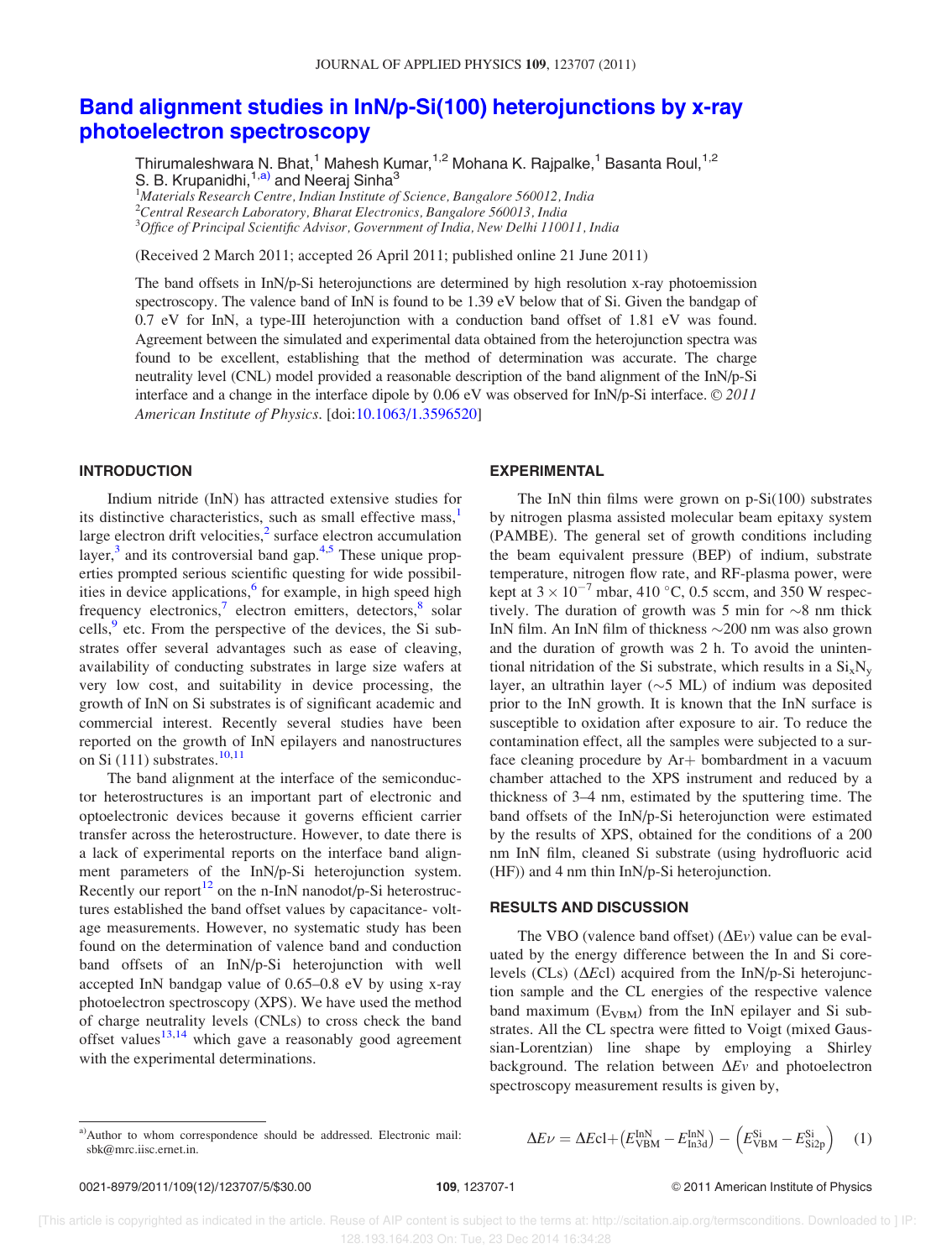

FIG. 1. (Color online) In3d XPS spectra for (a) InN and (c) InN/p-Si samples and Si 2p XPS spectra for (b) Si and (d) InN/p-Si samples. Experimental data points are fitted by Voigt (mixed Lorentzian-Gaussian) line shapes after the application of a Shirley background (BG).

where  $\Delta E$ cl denotes the difference in the energy between In3d5/2 and Si2p core level peaks in the InN/Si heterojunction. The In3d5/2 and Si2p XPS spectra of the samples are shown in Figs.  $1(a)$ – $1(d)$ . Since considerable accordance of the fitted line to the original measured data has been obtained, the uncertainty of the CL position should be lower than 0.01 eV, as evaluated by numerous fittings with different parameters. The only In3d5/2 component located at 444.1 eV is attributed to the  $In-N^{15}$  bond along with the extremely low intense oxygen related peak of In-O bond.  $(E_{VBM}^{InN} - E_{In3d}^{InN})$  is the bulk constant which was obtained from the 200 nm thick InN film and  $(E_{VBM}^{Si} - E_{Si2p}^{Si})$  was obtained from the HF cleaned Si substrate. The valence band maximum (VBM) positions in the VB spectra were determined by linear extrapolation of the leading edges of valence band (VB) spectra to the base lines in order to account for the instrument resolution induced tail.<sup>16</sup> Figure 2 shows the XPS VB spectra of InN epilayer and Si substrates. VBM values of 0.2 eV and 1.6 eV were deduced from the VB spectra for Si and InN respectively, by the linear fitting procedure depicted above. The obtained CL and VBM parameters are summarized in Table I. The CL and VBM positions of InN as well as Si are comparable to the values reported in Refs. 15 and 17.

By comparing the spectra recorded on the InN and Si samples, it was found that the In3d5/2 peak of In-N bond in InN/Si shifted  $\sim$  0.32 eV to a binding energy of 444.10 eV, and the Si2p CL of Si-Si bond is shifted to 98.99 eV. The VBO value is calculated to be  $1.39 \pm 0.01$  eV by substituting those values obtained in experiments into Eq. (1).

As XPS measurements are spatially averaged due to the finite mean free path of elastic electrons, band bending could induce a systematic error in our measurements. The deviation



FIG. 2. (Color online) VBM spectra for (a) InN film and (b) HF cleaned Si substrates.

in the band alignment occurs due to the band bending has not been considered in the present analysis. Another factor that can affect the measured value is the strain existing in the InN overlayer of the heterojunction, which will induce a piezoelectric field as explained by Martin *et al.*<sup>18</sup> The nitrides are piezoelectric materials, so the strain-induced static electric fields are observed via the piezoelectric effect. By using the constants and equation from the work of Martin et  $al.$ <sup>18</sup>, we estimated the field magnitude, which was in the order of  $10<sup>7</sup>$ V/m. Assuming typical heterojunction InN overlayer thickness of  $\sim$ 4 nm (after Ar<sup>+</sup> bombardment), the error of VBO induced by lattice mismatch is less than 10 meV. Furthermore, the strain in the epifilms mostly relaxes, which means the "residual" effect of piezoelectric field is greatly reduced due to the dense networks of threading defects extending from the substrates to the surfaces which is known for all nitride

TABLE I. The XPS CL spectra fitting results and VBM positions obtained by linear extrapolation of the leading edge to the extended base line of the VB spectra.

| Samples | <b>States</b>       | B.E(eV) | Bonding |
|---------|---------------------|---------|---------|
| InN     | In3d <sub>5/2</sub> | 444.42  | $In-N$  |
|         |                     | 445.46  | $In-O$  |
|         | <b>VBM</b>          | 1.6     |         |
| Si      | Si2p                | 99.3    | $Si-Si$ |
|         | <b>VBM</b>          | 0.2     |         |
| InN/Si  | $In3d_{5/2}$        | 444.1   | $In-N$  |
|         | Si <sub>2p</sub>    | 98.99   | Si-Si   |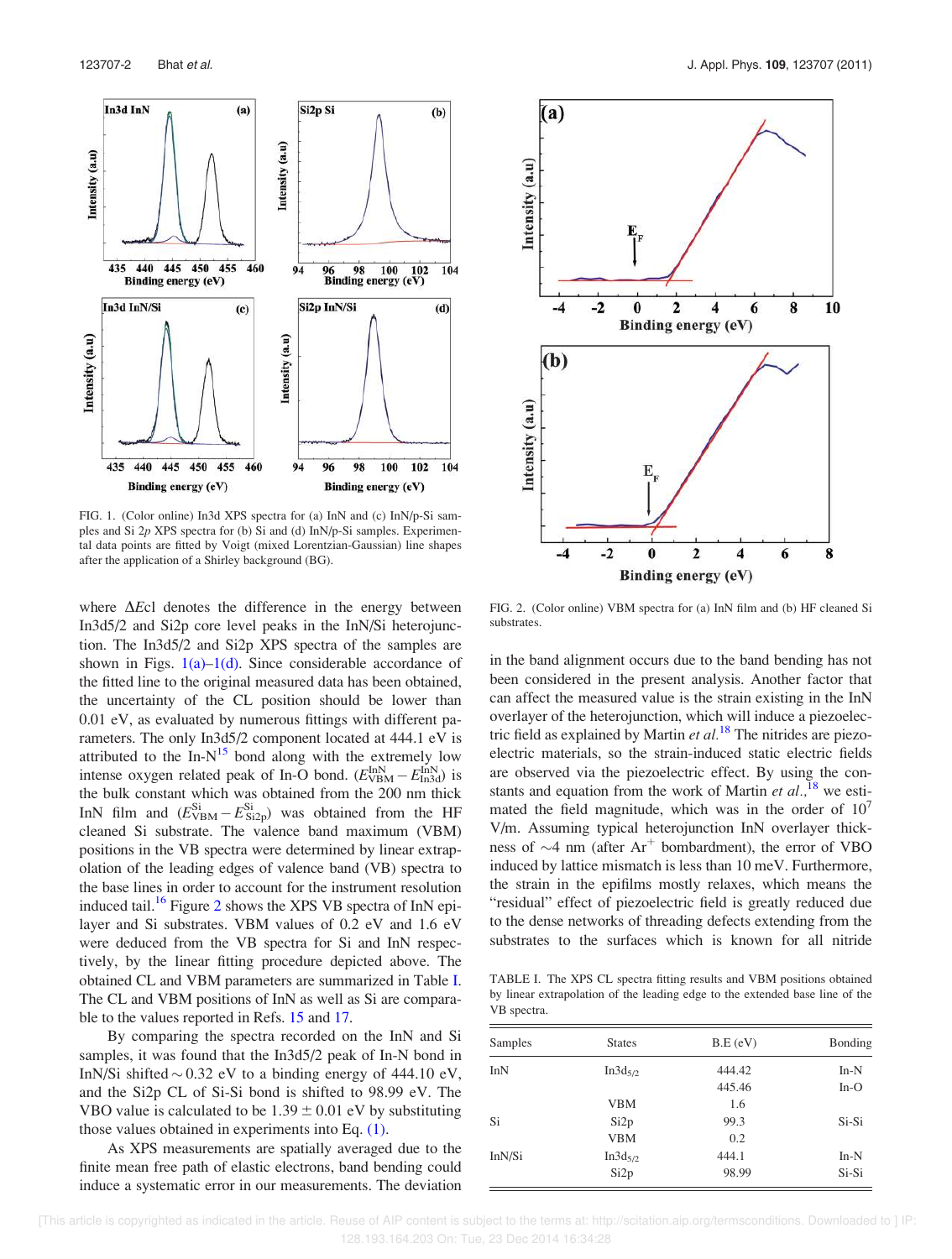

FIG. 3. (Color online) Experimental (circles) and simulated (solid line) photoelectron spectra for the InN/p- Si heterojunction sample. The simulated spectrum is obtained by combining the experimental photoemission spectra from InN and Si.

epitaxial layers.<sup>18</sup> In addition to this, the heterojunction underlayer Si is thick enough to be completely relaxed and the (0001)//(100) configuration for the interface of these two materials produces a lattice mismatch between the  $Si(100)$ and the InN(0001) by 8%. Such large mismatch results in few monolayers of critical thickness. Further, due to the small linear pressure coefficient of InN ( $\sim$ 0.06 meV/GPa),<sup>19</sup> we could neglect the bandgap variation by the interface strain. Considering all these facts, the 4 nm thick InN grown on Si should be relaxed and, thus, the strain-induced piezoelectric field and the bandgap variation is not considered in the present work. The photoelectron spectrum contains information from the near surface region of the sample within the photoelectron probing depth. The photoelectron spectrum from InN/Si heterojunction may include signals from both InN film and Si. Hence, for a check of the method, we have simulated the valence band spectra of the heterojunctions by shifting and summing the appropriately weighted spectra for clean InN and Si. The clean surface spectra were shifted in energy, and the In 4d and Si 2p match with those of the heterojunction. Figure 3 shows the comparison of experimental photoelectron spectrum (circles) and simulated spectrum (solid line) of InN/Si heterojunction. The simulated spectrum is simply the weighted summation of InN and Si photoelectron spectra with a relative energy shift (between the valence band edges of InN and Si) using the estimated VBO value of 1.39 eV (without any piezoelectric field correction). The relative contribution from InN and Si were determined by the In 4d and Si 2p CL peak intensities in the InN/Si heterojunction photoelectron spectrum. An excellent agreement between the line shapes of experimental and simulated spectra confirms both the accuracy of the measured  $\Delta$ Ev value of InN/Si heterojunction and the strain free nature as well in the InN film.

Finally, the conduction band offset  $(\Delta E_c)$  was estimated by the relation:  $\Delta Ec = \Delta Eg - \Delta Ev$ , where  $\Delta Eg$  is  $(Eg^{\text{Si}}-Eg^{\text{InN}})$ . The bandgap values of 0.7 eV and 1.12 eV were considered for InN and Si, respectively.  $\Delta E_c$  was calculated to be 1.81 eV and, as a result, a type-III band alignment for the InN/p-Si heterojunction has been proposed, as shown in Fig. 4. The InN/p-Si band offsets of these results can be found



**InN** 

FIG. 4. (Color online) Schematic illustration of Type III band alignment of InN/p-Si. The top dashed line corresponds to the electron affinity of Si. The deviation in the band alignments from the electron affinity model is indicated by  $\Delta$ .

significantly different from the band offset values, in particular for the CBO reported by Yoshimoto et al.,<sup>20</sup> who reported a type-II band alignment for InN/p-Si heterojunction. The factor that could play a major role in this difference arises from the reduced bandgap of InN. A higher bandgap value of 1.8–2 eV was considered for InN by Yoshimoto et al.

The existence of interface dipoles determines the band alignment between two semiconductors, just as in the case of Schottky barriers. According to the electron affinity model, CBO is given by the difference in the electron affinities in the limit of no charge transfer dipoles, equivalent to the Schottky limit. The charge transfer across the interfacial bonds creates a dipole, which modifies the band lineup given by the electron affinity rule. This model, i.e., Schottky barrier interface defect model, has been adapted to interpret the band alignment of InN/p-Si, which was originally presented by Cowley and  $Sze<sup>21</sup>$  This model was used to analyze silicon/oxide and SiN/GaN interfaces by Robertson $13$  and  $Cook<sup>14</sup>$  *et al*, respectively. The model also seems to be consistent with our experimental result, and is given by, $14$ 

$$
\varphi_{\text{CBO}} = (\varphi \text{CNLInN} - \varphi \text{CNLSi}) - (\text{Eg}_{\text{InN}} - \text{Eg}_{\text{Si}})
$$

$$
+ S\{(\chi_{\text{InN}} - \chi_{\text{Si}}) + (\text{Eg}_{\text{InN}} - \text{Eg}_{\text{Si}})
$$

$$
-(\varphi_{\text{CNLInN}} - \varphi_{\text{CNLSi}})\}
$$
(2)

where  $\varphi_{\text{CBO}}$  is the CBO and  $\chi$  and  $\varphi_{\text{CNL}}$  are the electron affinities and charge neutrality levels of each semiconductor (InN and Si), respectively. CNL is the branch point of the semiconductor surface (or interface) states since they are related to the valence or conduction band and also CNL is the balance point of the valence and conduction band density of states. Charge can transfer between the interface states of the two materials, causing an interface dipole. In other words, the branch point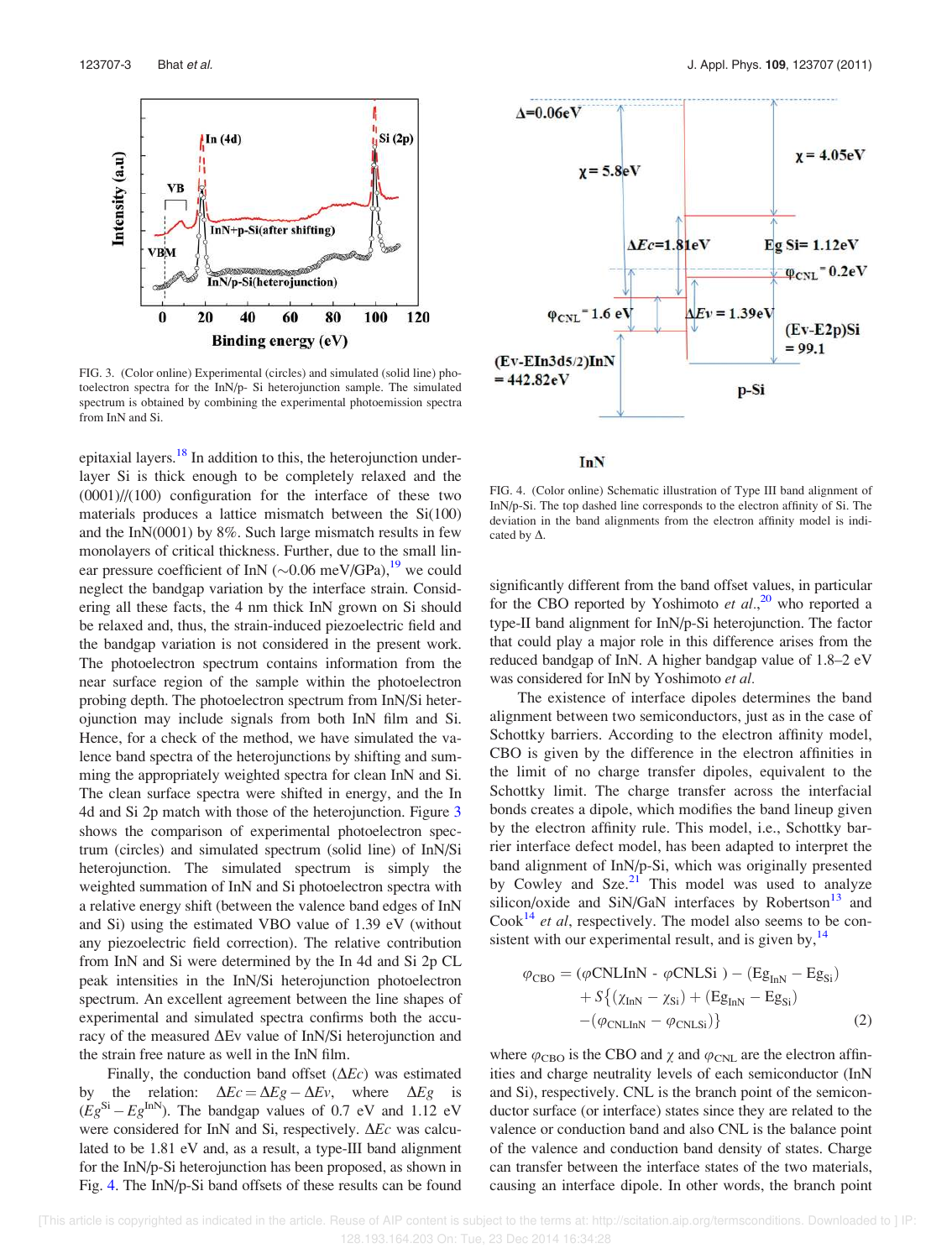energy, which constitutes a charge neutrality level<sup>22</sup> for the semiconductor and is thought to be universal on an absolute energy scale, marks the energy where surface states change their character from predominantly donor type (below) to predominantly acceptor type (above). In general, the branch point determines the favorable charge state of all gap states, including surface states, metal and interface induced gap states, and defect induced gap states. Interface states exist in the present InN/Si interface. At the energy of charge neutrality, their dominant character changes from donor type to acceptor type. Charge transfer occurs across the interface, creating an interface dipole, which tends to align the InN Fermi-level toward the CNL of Si (pinning).

The S factor modified matching of the charge neutrality levels (CNLs) of each semiconductor would result in the band lineup. The parameter S in equation  $(2)$  is a dimensionless pinning factor of the wider-gap semiconductor, which describes whether the barrier is "pinned" or not. S varies between the limits  $S = 1$  for unpinned Schottky barriers and  $S = 0$  for Bardeen barriers which are pinned by a high density of interface states. S depends on the electronic part of the dielectric constant  $(\varepsilon_{\infty})$ , empirically given by<sup>13</sup>

$$
S=1/\Big(1+0.1(\epsilon_{\infty}-1)^2\Big).
$$

By substituting the factor  $\varepsilon_{\infty} = 12$  for Si, an S value of 0.08 has been obtained, indicating significant (strong) pinning of the Fermi-level to the  $\varphi_{\text{CNL}}$  at the interface. For strong pinning, the alignment is just given by the alignment of two CNLs. The CNL energy below the vacuum level is a measure of the mean electronegativity of the semiconductor, in the similar way that the work function of a metal is proportional to the metal's electronegativity. Thus, equation (2) illustrates that the band alignment is the difference in electronegativity screened by the S factor.<sup>13</sup>

XPS was also employed to determine the pinning position of the Fermi level at the InN surface. The surface Fermi level position can be obtained by extrapolating the leading edge of the valence band photoemission to the baseline in order to take account of the finite resolution of the spectrometer. The values determined by this way are given in Table I. King  $et al.<sup>22</sup> suggested that the linear extrapolation method of anal$ ysis allows a direct experimental determination of the CNL position without referring to theoretical calculations or detailed knowledge of the bulk Fermi level in the samples. There are various reports on the value of CNL of InN, given as  $1.83<sup>22</sup>$ ,  $1.6<sup>23</sup>$  and  $1.51$  eV.<sup>24</sup> It was also reported that an increase in the doping shifts the leading edge of the valence band photoemissions to higher binding energies, indicating an increase in the VBM to Fermi level separation at the surface. $^{22}$ The XPS data presented above reveal the surface Fermi level at 1.6 eV. The branch point energy is therefore determined as lying at 1.6 eV above the VBM.

The estimation of CNL of Si has also been carried out by the above method. It depicts that the CNL is slightly above the valence band maximum, i.e., at 0.2 eV. The values of CNLs for Si and InN are in close agreement with the reports by Robertson et al.<sup>13</sup> and King et al.,<sup>22</sup> respectively. Pinning of the surface Fermi-level of InN to the CNL of Si also infers the pinning of the InN surface Fermi-level to the CNL of InN itself, resulting in the alignment of the CNLs of the both materials. The Fermi level pinning is expected to be caused by the charge distribution at the interface.<sup>25</sup> The interface state density (Dit) in the bandgap of a semiconductor can roughly be estimated from the S factor by following the relation proposed by Cowley and Sze,<sup>21</sup>

$$
Dit = 1.1 \times 10^{13} \times (1 - S)/S
$$
 States cm<sup>-2</sup>eV<sup>-1</sup>

From the above equation, Dit for InN/Si interface was obtained to be  $\sim 10^{14}$  states cm<sup>-2</sup> eV<sup>-1</sup>. When S  $\rightarrow 0$ , the Fermi level at the interface is pinned by the surface states at the energy value measured from the valence bandedge at the semiconductor surface and specifies the level below which all surface states must be filled for charge neutrality at the interface of Si. The considerable amount of interface states are attributed to broken bonds, strained bonds, mismatched bonds, or physically damaged layer formation with some interfacial variations.

Furthermore, the band offsets would be determined by the relative position of the CNLs of the two materials if the density of states is high or if the CNLs of the two materials are similar in relative energy.<sup>14</sup> By taking account of bandgap and CNL values of InN and Si followed by aligning the CNLs, one can deduce the CBO of 1.82 eV in the proposed band alignment diagram shown in Fig. 4. The conduction and valence band offsets based on CNL are compared with our experimental results. To our knowledge the value of S of InN/p-Si interface has not been reported so far. By substituting the CBO value obtained from the XPS results (i.e., 1.81 eV) in equation (2), one can obtain the S value of 0.1  $(\sim 0.08)$ . In other words, by using the S value of Si i.e., 0.08 (S is the pinning parameter of wider-gap semiconductor),  $^{26}$ the CBO of 1.814 eV can be obtained. Hence the experimental results are in agreement with the CNL model within the experimental measurement error.

A comparative interpretation of the experimentally derived (or predicted from the CNL model) band alignment with the band alignment obtained from the electron affinity model (EAM) has been carried out by constructing the band alignment diagram (shown in Fig. 4) as follows. Initially the diagram was aligned to the vacuum level at Si by the electron affinity of  $\chi_{\text{Si}} = 4.05$  eV. The bandgap of each material is indicated. Then the CBs and VBs are aligned by substituting the CBO and VBO values obtained from the XPS results or CNL model. Since both the methods resulted in reasonable matching of band offset values, no significant difference was observed in the band alignments. Experimental results as well as the results from the CNL model show a deviation from the EAM of 0.06 eV. The EAM of heterojunction formation assumes that the vacuum levels would align at the interface so that conduction band minima of the materials would align with respect to their electron affinities ( $\chi_{Si}$  = 4.05 eV and  $\chi_{InN}$  = 5.8 eV). The basic assumption in the EAM is that the interface is formed without perturbation of the surface electronic states of either of the two materials. The measured difference between the prediction of the EAM and the experimentally observed band offset represents a change in the interface dipole.<sup>14</sup>